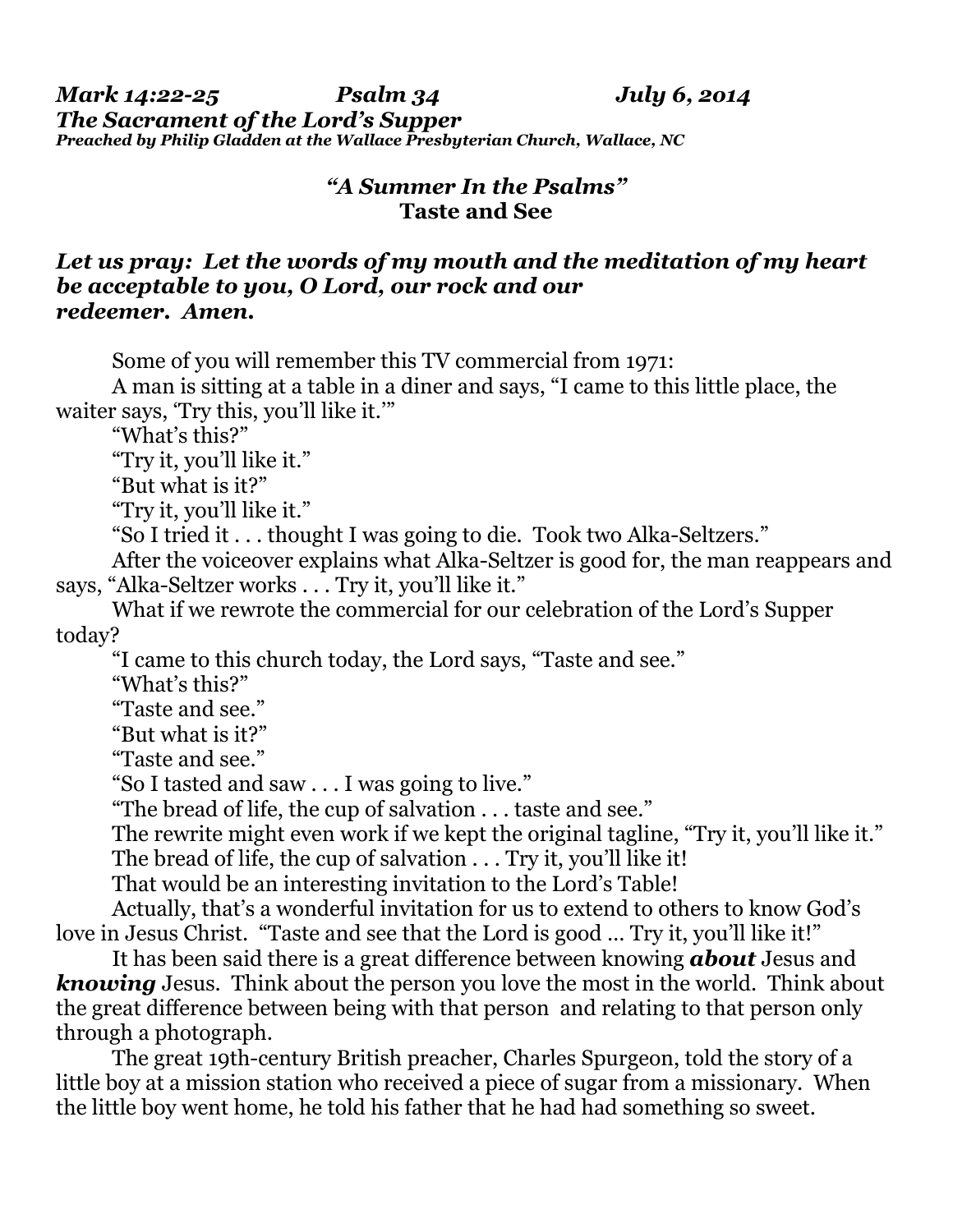The father asked, "Was it as sweet as such-and-such a fruit?" "Oh, sweeter that that!" "Was it as sweet as such another?" "Yes, much sweeter than that!"

 When the boy could not make his father understand how sweet it was, he ran down to the mission station and said, "Oh, sir, would you give me another piece of that sweet stuff? My father wants to understand how sweet it is, and I want to make him understand it, but I can't tell him." So he got another piece of sugar, and back he went to his father. "Here, father, now you will understand how sweet it is." In his sermon, Spurgeon said, "This is a very good illustration of the text I just quoted, 'O taste and see that the Lord is good!' Taste for yourselves, and then you shall know for yourselves."1

A few months ago, a friend posted a recipe on Facebook. The ingredients sounded delicious and the picture was mouth-watering. A couple of weeks later, I saw my friend and told her, "I liked the recipe you posted on Facebook." She said, "Oh, did you make it? Was it good?" Her answer kind of surprised me and I asked her, "You've never made it?" She laughed and said, "No, I don't cook a lot of the recipes I post on Facebook. I just think they sound and look good. I'm glad it tasted good!"

 "Taste and see that the Lord is good." See for yourself. Experience God's grace and love for yourself. Open your eyes and see the goodness of God that is all around us.

 We had a pastoral care professor in seminary named Dr. Bill Oglesby who used to say, "I can tell you how to get to Washington, but I can't go there for you." In other words, in pastoral counseling, I can give you some directions and suggest some routes for you to take through your issues and problems. I might even be able to accompany you on the journey in a sense. But, ultimately, you have to make the trip. You have to go to Washington yourself.

 The same thing is true in the journey of faith. Someone can describe the sweetness of God's love and mercy — "Oh, it's sweeter than such-and-such a fruit!" but that can't compare to tasting the sweetness and goodness for yourself.

 I came across an interesting blog by a man named Brent Bill called "Holy Ordinary: The Sacraments of Everyday Life." Back in 2009, he and a woman named Beth Booram committed to an experience they called "30 Days of Taste" based on the idea of "Taste and see that the Lord is good." For thirty days, the two of them kept journals about what they ate and tasted. They reflected on the spiritual aspects of their "30 Days of Taste." Keep in mind that his bloodspot is called "Holy Ordinary: The Sacraments of Everyday Life."

 On days 8 & 9, his wife was out of town and he admitted to eating less than the best and most tasty food, "rummaging around the house to figure out what's quick and easy to fix." Listen to his description of his Monday and Tuesday evening meals: "Monday night was — in true single guy fashion — a microwaved pizza. It was filling and not horrible, but rather tasteless — in spite of my addition of ham and lots of oregano. Tuesday evening I stopped at Gray's Cafeteria and picked up some baked tilapia, macaroni and cheese, and sugar free cherry pie. Real food cooked in real ovens by real people. Tasty indeed."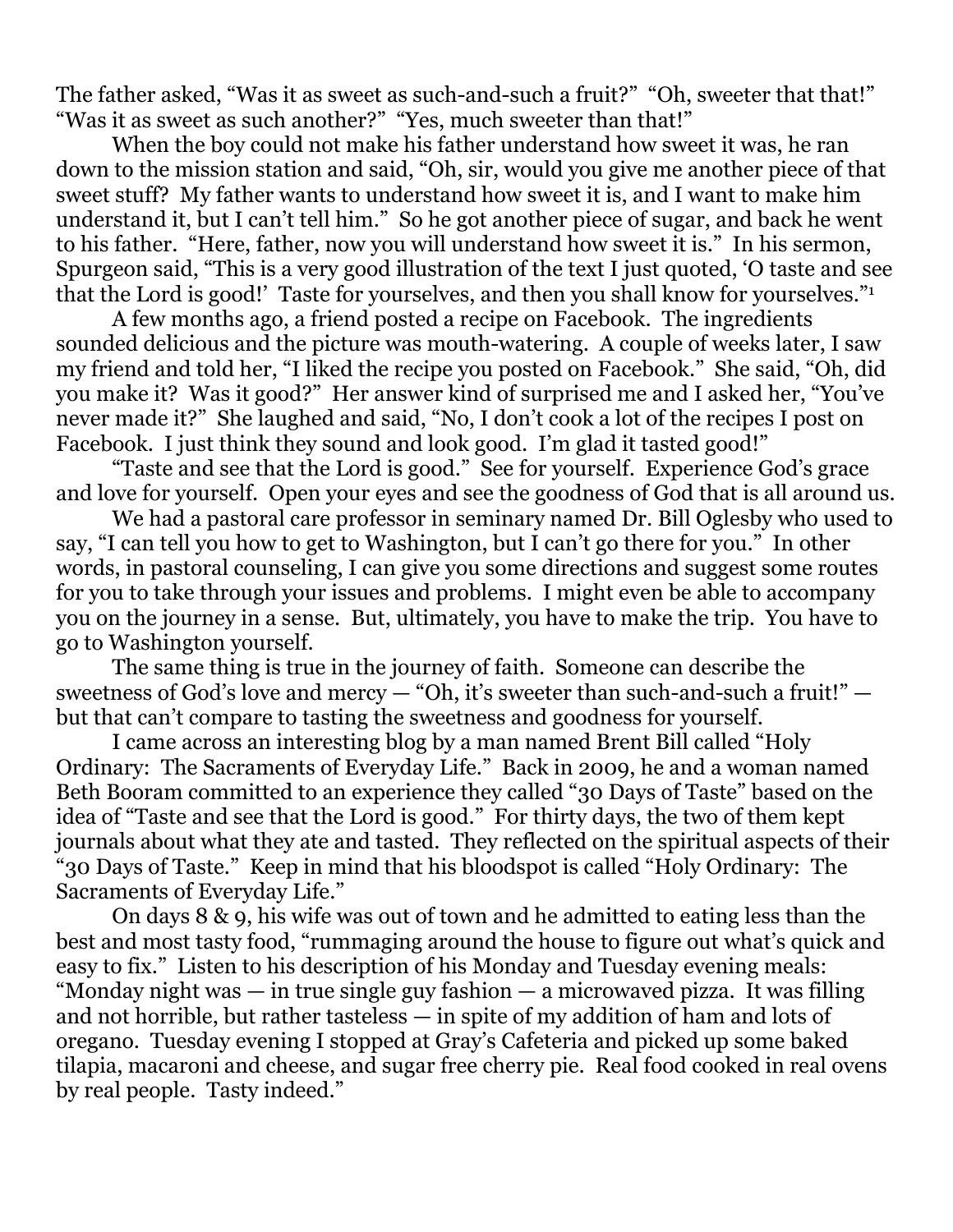Here are his spiritual reflections on what it means to "taste and see that the Lord is good": "Which made me think about slowing down — spiritually that is. How often do I just grab a spiritual bit — the equivalent of a microwaved meal? A quick hit of scripture, a hurried prayer out of the Book of Common Prayer, etc. And how many times do I really take time — like the good people at Gray's did on my behalf to prepare the tastes that I would enjoy. Looking for the ingredients that would please my spiritual palate and then putting them together with care — and time."

His blog for Days 8 & 9 ended with these thoughts: "I have no idea what's on tonight's menu at home. But I've decided to stop at the grocery next to the office and assemble a meal and fix it myself. And I intend to do the same with my spiritual meal, as well. To take time this evening for reading and reflection and prayer and quiet. To let God break through as I enjoy the tastes of the meal I've prepared for me — and He's prepared for me."2

The North Carolina Conference of The United Methodist Church has a 10-week pastoral internship program. According to the program description, "our interns are immersed in a vocational ministry experience. An assigned clergy mentor walks alongside interns, helping them to process each experience and ensuring that they have opportunities that will enable them to deeply discern their call to clergy as a vocation. The internship is intended to expose the interns to the breadth of pastoral ministry and give them hands-on experience in a variety of areas under the guidance of a clergy mentor." Guess what our Methodist neighbors call their pastoral internship program? "Taste and See Ministry." The words that describe this program are significant: immersed, walk alongside, process, discern, hands-on experience.3

 As we come to the Lord's Table this morning and eat the bread and drink the cup, think about how God's people have always been fed, spiritually and physically.

 When the Israelites were wandering in the wilderness, they complained and grumbled against Moses and God. They said, "If only we had died by the hand of the Lord in the land of Egypt, when we sat by the fleshpots and ate our fill of bread; for you have brought us out into this wilderness to kill this whole assembly with hunger." (Exodus 16:3)

 The Lord told Moses, "I am going to rain bread from heaven for you." In the morning, when the people saw "a fine flaky substance, as fine as frost on the ground" they said to one another, "What is it?" Wouldn't that be a great place for the scripture text to have God say, "Try it, you'll like it!" The Bible story says the people of God called it manna ("What is it?") and that "It was like coriander seed, white, and the taste of it was like wafers made with honey."

 Before Moses died, he reminded the people of God's grace and mercy in providing manna through the years: "He humbled you by letting you hunger, then by feeding you with manna, with which neither you nor your ancestors were acquainted, in order to make you understand that one does not live by bread alone, but by every word that comes from the mouth of the Lord." (Deuteronomy 8:3)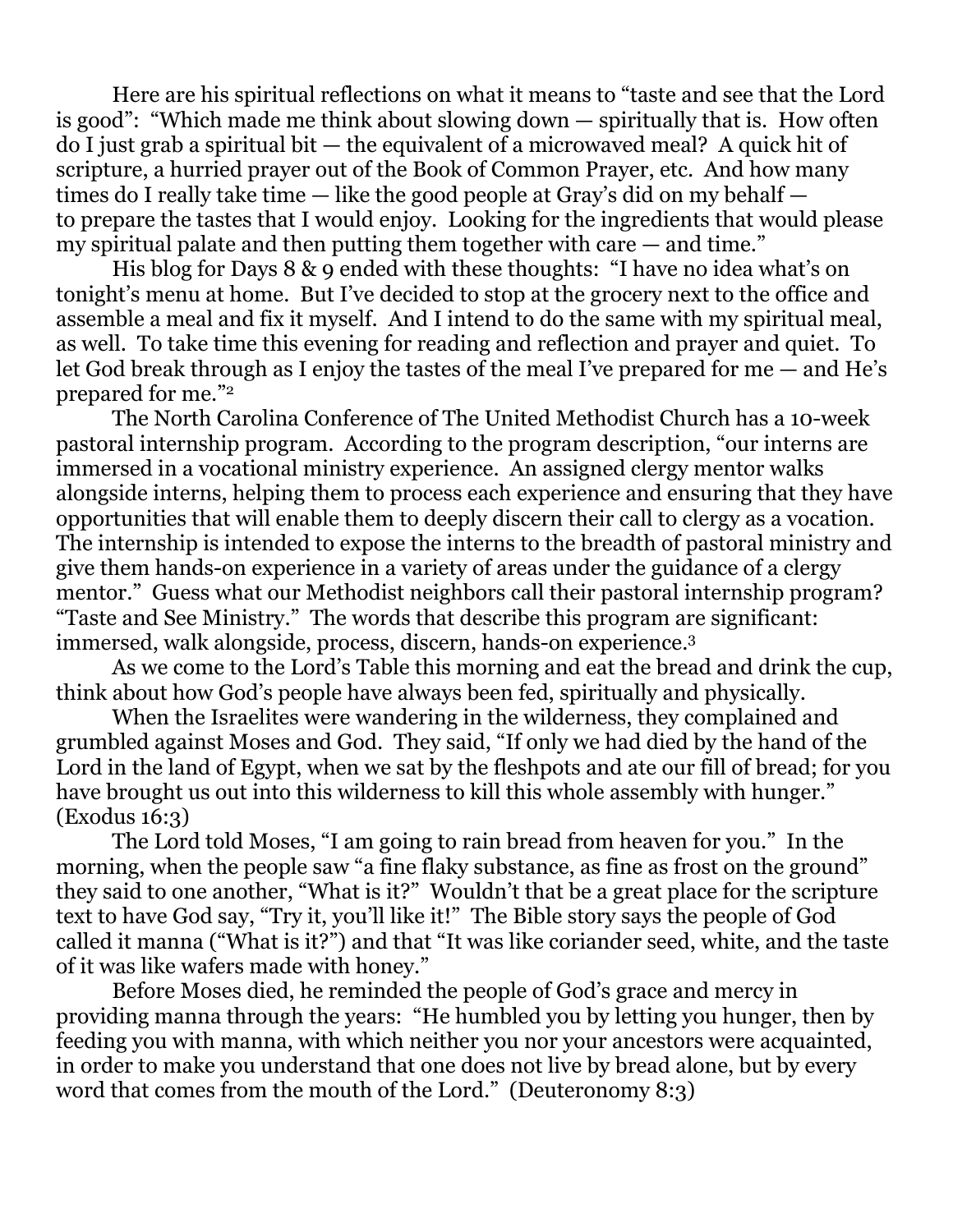The psalmist writes, "How sweet are your words to my taste, sweeter than honey to my mouth!" (Psalm 119:103) 1 Peter 2:2-3 says, "Like newborn infants, long for the pure, spiritual milk, so that by it you may grow into salvation — if indeed you have tasted that the Lord is good."

 "So how do I taste God?" That's the question Malo Bel asks in her "spiritual thoughts baked fresh." She writes about our "honey-flavored God" and asks "So how do I taste God? It comes down to the difference between a God stuck only in the Bible or a God also experienced in relationship. How do we fully taste God? We have to put the recipe book down and step into the restaurant of life. We taste him when we allow him to work in our life. We taste him when we step outside the boat and feel the wind and sea spray whipping our face but experience his peace. We taste him when we open our hand to give and then see how much more God has already given us." She reflects on the meaning of what we are doing in worship today, coming to the Lord's Table to eat the bread and drink the cup: "Have you ever wondered why Jesus chose to have us remember him through a meal? He could have chosen a special song or an action we perform. Yet he chose a meal, because it invokes taste. We taste him. We feel him enter us. We experience him. He wants us to realize that a relationship with him is all encompassing — it will consume all of us, if only we will open to the experience."<sup>4</sup>

 Matthew Henry, the Welsh Presbyterian minister known for writing the six-volume, verse-by-verse commentary on the entire Bible, wrote, "Let God's goodness be rolled under the tongue as a sweet morsel." Friends, hear God's invitation this morning, as you come to our Lord's table: "Taste and see that God is good!"

 One of the things I like the most about the new Presbyterian hymnal, *Glory to God*, is the variety of communion hymns. I hope we will learn and sing many of them in the years to come. One of the communion hymns is called "All Who Hunger, Gather Gladly." Consider the words as part of your invitation to our Lord's Table this morning and to a deeper, richer, tastier experience of faith in Jesus Christ.

*All who hunger, gather gladly; holy manna is our bread. Come from wilderness and wandering. Here, in truth, we will be fed. You that yearn for days of fullness, all around us is our food. Taste and see the grace eternal. Taste and see that God is good.*

*All who hunger, never strangers, seeker, be a welcome guest. Come from restlessness and roaming. Here, in joy, we keep the feast. We that once were lost and scattered in communion's love have stood. Taste and see the grace eternal. Taste and see that God is good.*

*All who hunger, sing together; Jesus Christ is living bread. Come from loneliness and longing. Here, in peace, we have been led. Blest are those who from this table live their days in gratitude. Taste and see the grace eternal. Taste and see that God is good.5*